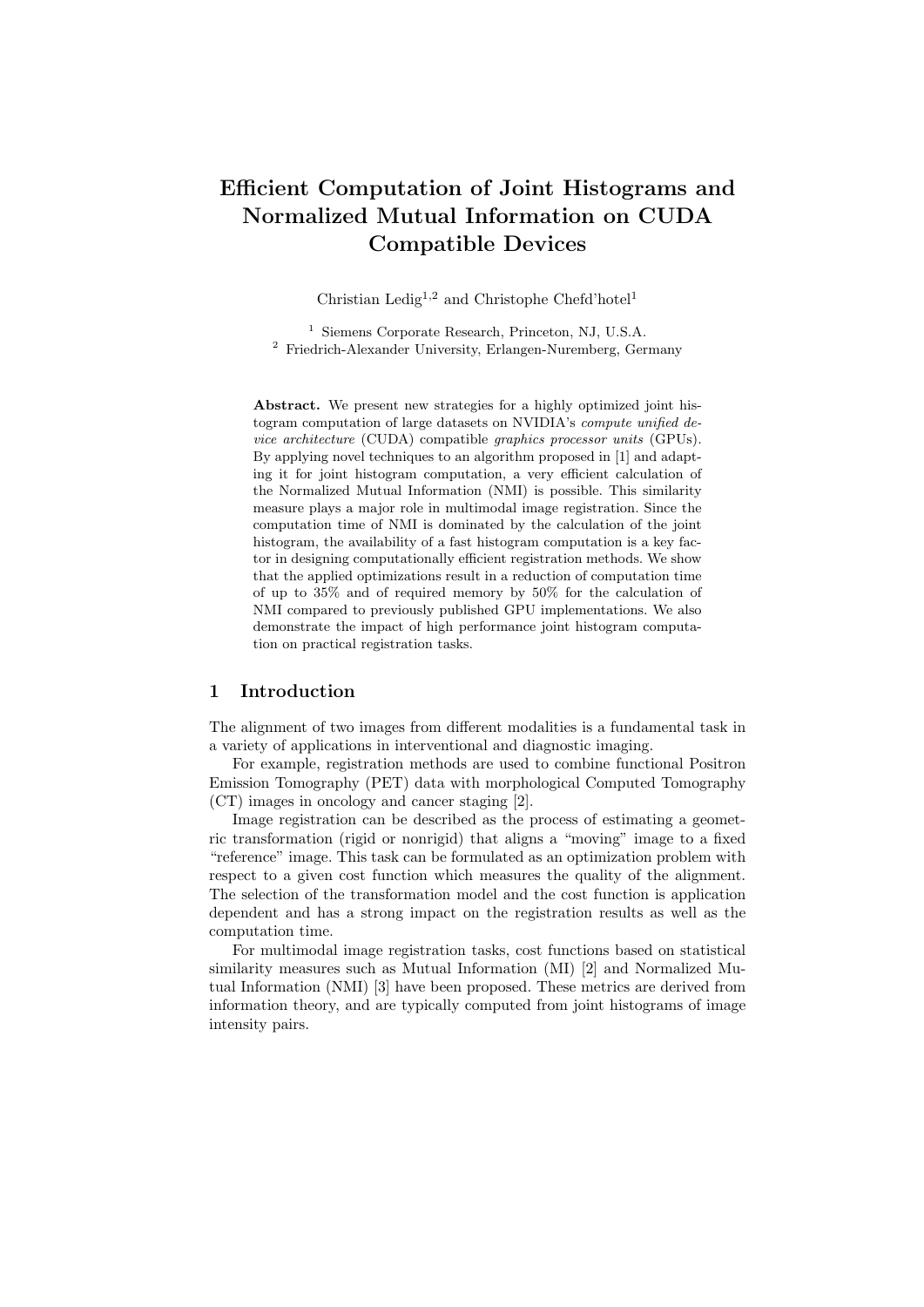Many clinical applications require fast, robust and highly accurate registration methods. When statistical similarity measures are used, it is then critical to optimize histogram calculations.

One widely pursued approach to efficient (joint) histogram computation is to employ GPUs. Although histogram computation is simple and trivial to implement on CPU, its efficient parallelization on a GPU [4] is a challenging task. As discussed in [4], previously proposed approaches based on shader programming rely on expensive preprocessing steps, such as sorting pixels by intensity value. With NVIDIA CUDA [5] a new general purpose parallel computing architecture was introduced in 2006. Its shared memory capability enables efficient solutions on the GPU for more complex problems. Algorithms for histogram computation on CUDA compatible devices were presented in [1], [4], [6], [7], [8], [9] and [10].

In [4], a very efficient 64 bin histogram computation was proposed and extended to 256 bins by simulating atomic intra-warp updates to the shared memory. In order to compute thousands of bins, this update mechanism was also used in the first method presented in [1] (labeled *Method1* ). This algorithm lacks data independence, but it has the key advantage of low memory requirement and very good performance on real data. To overcome data dependence, the second method described in [1] (*Method2* ) ensures collision free updates. This method requires the allocation of a full histogram for every thread in the global memory, which results in additional memory requirement. Dependent on the data, it also underperforms *Method1* for high bin ranges [1], which often occur in joint histogram computations.

A new algorithm – named "sort and count" – was recently proposed in  $[6]$ . This algorithm possesses very good scaling with high bin numbers. For reasonable joint histogram sizes around  $75 \times 75$  bins this approach performs similar to *Method1*.

A self-optimizing histogram algorithm was introduced in [7]. Because of the very expensive preprocessing time of several seconds, this data dependent optimization does not meet our needs. In [8] an algorithm which sorts the image by intensity values was presented. With sorted data, faster histogram computations are possible. However, in addition to high memory requirements because of additional stored coordinates, the expensive preprocessing step (sorting) is a major drawback.

In addition to these exact computations, very fast algorithms were proposed in [9] and [10] to approximate histograms and MI. Our goal in this paper is to use CUDA to provide an exact calculation that combines high accuracy with significant speed ups.

In this paper, we present three new optimization strategies for histogram computation in Section 2. We then present experimental results and evaluate the impact of our novel optimizations on practical registration tasks in Section 3. We conclude in Section 4.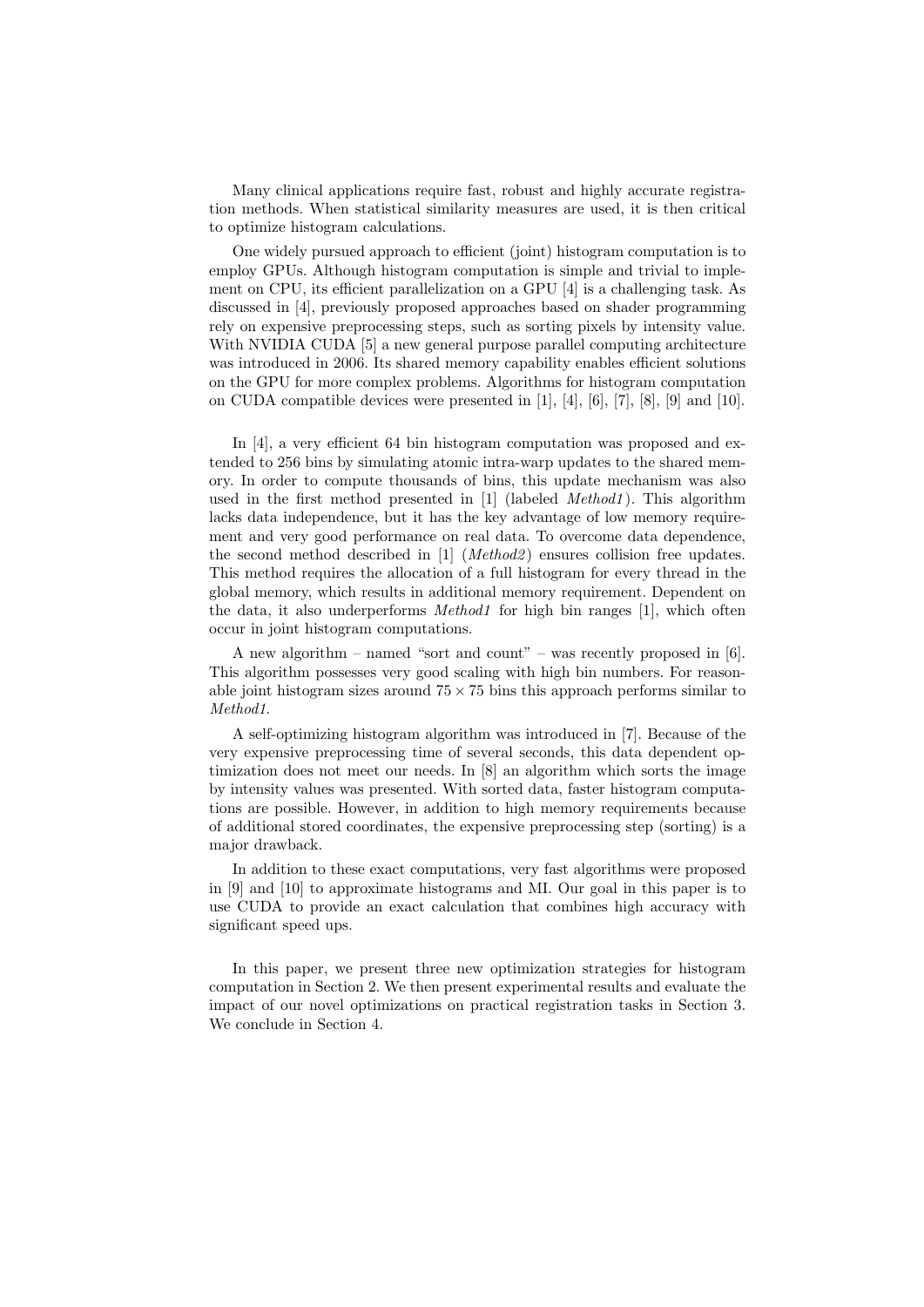# **2 Method**

#### **2.1 Problem Formulation**

The choice of a suitable similarity measure is a critical part in image registration. The measure MI, proposed in [2], is particularly robust and data independent. This metric does not require a strong a priori knowledge on the content of the registered images. MI can be defined as

$$
MI(X,Y) = H(X) + H(Y) - H(X,Y)
$$
 (1)

where  $H(X) = -\sum_{x} p_X(x) \log p_X(x)$  is the marginal entropy and  $H(X,Y) = -\sum_{x,y} p_{XY}(x,y) \log p_{XY}(x,y)$  is the joint entropy.

This metric captures the statistical dependence between the intensity values of an image pair. A normalized version of MI, called NMI, was introduced in [3]. It tends to be more robust to variations of the overlap region between images and is defined as

$$
NMI(X,Y) = \frac{H(X) + H(Y)}{H(X,Y)}.
$$
\n(2)

To evaluate Eq. 1 or 2 an estimation of the marginal probability distributions  $p_X(x)$  and  $p_Y(y)$  and the joint probability distribution  $p_{XY}(x, y)$  is necessary. This is done by computing a joint histogram of the intensity pairs.

For two normalized images  $I_r(\cdot)$  (reference) and  $I_m(\cdot)$  (moving) with intensity values in  $[0.0, 1.0]$  the joint histogram with  $B_r \times B_m$  bins can be described as:

$$
J(i,j) = \sum_{x \in I_r} \delta(x) \tag{3}
$$

with 
$$
\delta(x) = \begin{cases} 1, \text{ if } I_r(x) \in \left[\frac{i}{B_r}, \frac{i+1}{B_r}\right] \text{ and } I_m(\phi(x)) \in \left[\frac{j}{B_m}, \frac{j+1}{B_m}\right] \\ 0, \text{ otherwise} \end{cases}
$$

where  $\phi(x)$  is a geometric transformation applied to the moving image.

As shown in [9], joint histogram computation of  $B_r \times B_m$  bins is equivalent to the computation of a single histogram with  $B_i = B_i B_m$  bins on  $I_c$  by combining the intensity values of the two original images such that,

$$
I_c(\phi(\cdot), x) = \frac{B_m((B_r - 1)I_r(x) + I_m(\phi(x)))}{B_j - 1}, B_j > 1.
$$
 (4)

This new image, usually created in a preprocessing step, requires additional memory. This can be problematic for the registration of large datasets.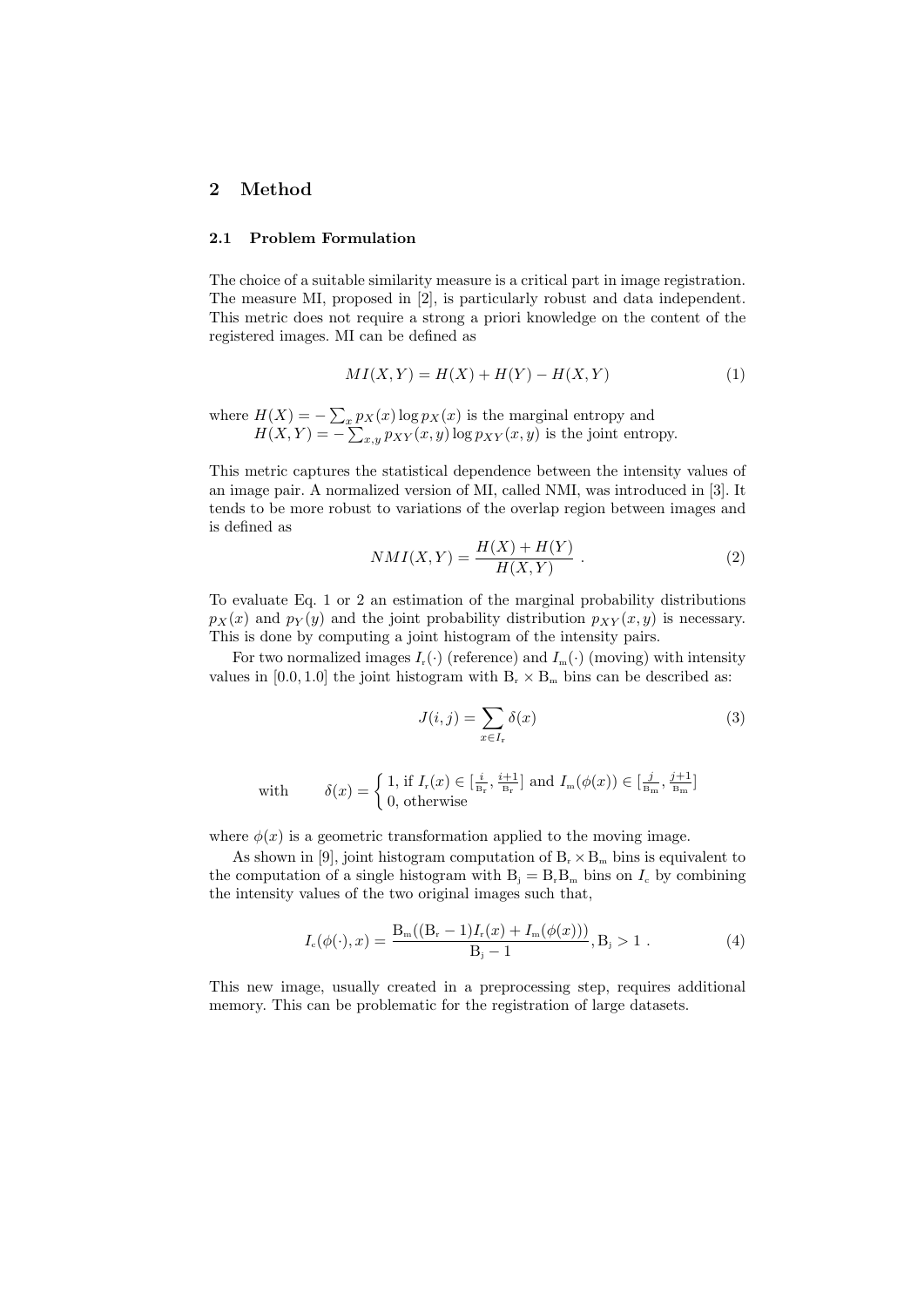#### **2.2 Base Algorithm**

*Method1* discussed in [1] is a very efficient histogram computation method. There are neither limitations of histogram bins nor a loss of accuracy by approximation. In this paper we describe new optimization techniques for this algorithm.

When parallelizing histogram computations on GPU, the main bottleneck is that different threads might compete by updating the same histogram bin. Even if there is in general no "mutex" mechanism available in CUDA<sup>3</sup> , a solution was presented in [4] and employed in *Method1* for an efficient parallel histogram computation.

This approach is based on the fact that 32 threads (one warp) execute the same instructions in parallel. Within a warp, an atomic update of a particular histogram bin can be simulated by tagging data with the ID of the updating thread. If more than one thread update this data, exactly one thread will succeed and data tagged with this thread ID will remain. Thus it is possible to check which thread actually succeeded and redo the update for all not successful threads [4, 5]. This is why this algorithm is data dependent and performs worse for images with constant intensity values, where all threads of a warp collide while updating the same bin and hence need to be serialized.

Since global memory is slow, shared memory is used to hold temporary histograms. In *Method1*, an unsigned integer is used in shared memory to hold the tag in the  $5 (log_2 32)$  most significant bits and the bin counter in the remaining 27 bits for each bin. The limitations for this approach arise because shared memory is limited to 16 kB per block and in order to occupy the GPU, several warps need to be run within one execution block. As a result, a partial joint histogram has to be allocated in shared memory for every warp.

In order to apply this algorithm to joint histogram computation, a new image is first created according to Eq. 4. This operation is expensive since it increases the memory requirement by a full image size. If no additional memory is available Eq. 4 has to be evaluated within each kernel call.

The computation of a reasonable joint histogram of size  $80 \times 80$  with 4 warps (128 threads) per block would exceed the available shared memory by far (with a memory requirement of 100 kB = 4 warps  $\times$  6400 bins  $\times$  4 Bytes). For this reason, joint histograms usually cannot be computed with one kernel call. In fact, several kernel calls are necessary to compute step by step the complete joint histogram by computing a certain range of bins within each call.

In the following we propose to extend this algorithm with three major optimizations, which focus on execution time as well as on memory requirement.

#### **2.3 Multiple Bin Encoding (MBE)**

In order to use the shared memory more efficiently, we encode two bins in 26 of the 27 less significant bits of an unsigned integer. This concept is shown in

<sup>3</sup> As described in [5], this functionality depends on the *compute capability* of the device. Potential improvements based on atomic operations remain to be investigated.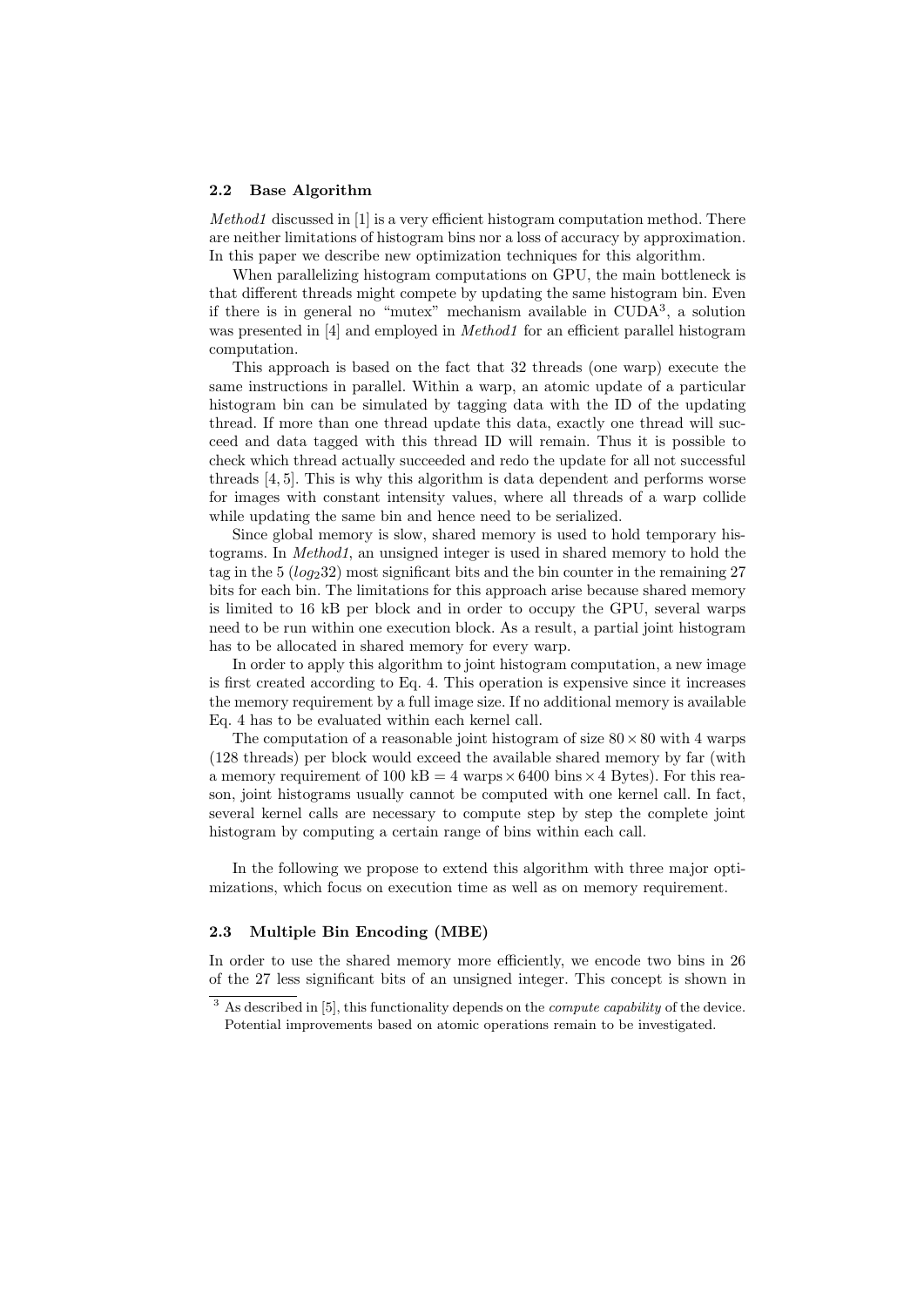Fig. 1. Of course this makes collisions more likely to happen, since even updates to two different bins may conflict because they are encoded in the same integer. Nevertheless *MBE* allows processing twice the number of bins per kernel call. This results in fewer overall kernel calls and reduces global memory access. It is especially important for complex interpolation schemes when no spare memory is available. With this optimization the data of a bin is encoded with 13 bits. Overflows are avoided by regularly updating the block histograms in the global memory. This optimization is always applicable and has no influence on memory requirements.



**Fig. 1.** Example of MBE using an unsigned integer to encode two bins instead of one. Bin1 and Bin2 are encoded in the first word, Bin3 and Bin4 in the second word, etc.

#### **2.4 Bin Caching (BC)**

If spare global memory is available, this optimization should be used in addition to *MBE*. Instead of performing a preprocessing step to create  $I_c$ , we use the first kernel call to compute the resulting bin number for a certain voxel pair. This is important since we avoid an unnecessary reread of the preprocessed image. It is also more efficient to store the resulting bin number instead of a combined intensity value. During the first kernel call the resulting bin number  $[B_m((B_r 1/I_r(x) + I_m(\phi(x))$  is stored to additional global memory. Joint histograms of more than  $256 \times 256$  bins are of limited interest. In this case a resulting bin will never exceed 16 bits. We propose to pack two bin numbers into an unsigned integer which saves 50% of the additional required memory compared to the commonly used preprocessing. This results not just in an optimization in terms of memory demand, but also in a reduced global memory access. Subsequent kernels just read from the global memory the bin of the joint histogram that needs to be incremented.

This is a very valuable optimization, especially in cases where several kernel calls are necessary or expensive interpolation schemes are used. However, this approach requires additional memory of 50% of an image size. This is an improvement compared to the regular preprocessing step, but still too much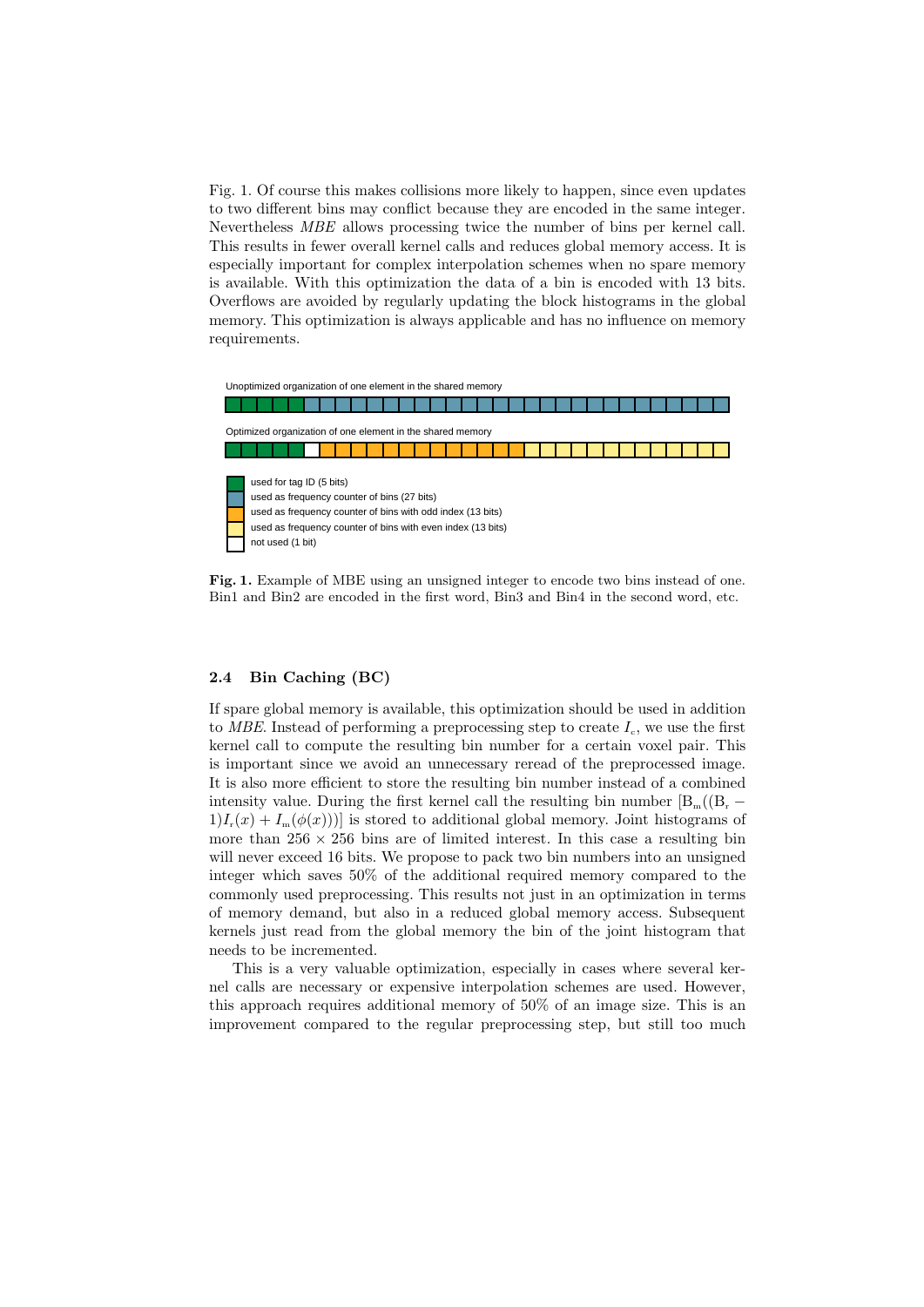to claim general applicability for joint histogram computation. See Fig. 2 for a schematic flowchart of this optimization.



**Fig. 2.** Schematic flowchart of the kernel optimized with BC

#### **2.5 Smart Texture Lookup (STL)**

When there is not enough global memory temporarily available to apply *BC* or to use the regular preprocessing according to Eq. 4 the resulting bin number  $[B_m((B_r-1)I_r(x) + I_m(\phi(x)))]$  needs to be computed within each kernel call. For this case we introduce an important optimization in addition to *MBE*. As already mentioned, the computation of a joint histogram with  $B_r \times B_m$  bins is equivalent to the computation of a histogram of size  $B_i = B_r B_m$ .

Whether a kernel call processes a certain voxel pair depends on the intensity values of the voxels in  $I_r$  and  $I_m$ . Often the intensity value in  $I_r$  is sufficient to rule out a voxel pair in the kernel call. Therefore the texture lookup in  $I_m$ needs to be skipped to avoid unnecessary and expensive texture lookups and interpolations in the global memory.

Within the  $k$ -th kernel call (each kernel computes  $B_{\text{kernel}}$  bins) we only consider combinations of intensity values for which the following equation holds:

$$
(k-1)B_{\text{kernel}} \le B_{\text{m}}((B_{\text{r}}-1)I_{\text{r}}(x) + I_{\text{m}}(\phi(x))) < kB_{\text{kernel}}
$$
(5)

By reformulating Eq. 5 and the fact that  $0.0 \leq I_m(\phi(x)) \leq 1.0$  we get

$$
(k-1)B_{\text{kernel}} - B_{\text{m}} \le B_{\text{m}}(B_{\text{r}} - 1)I_{\text{r}}(x) < kB_{\text{kernel}} \tag{6}
$$

If Eq. 6 is not true for a  $I_r(x)$ , the texture lookup of  $I_m(\phi(x))$  is skipped.

### **3 Experiments & Benchmarks**

For the experiments we used two different systems that are shown in Tab. 1. In 3.1 we generated and used data with either constant (HOMO DATA) or uniformly distributed random (RAND DATA) intensity values of different resolutions. We used different interpolation schemes (trilinear or tricubic) and applied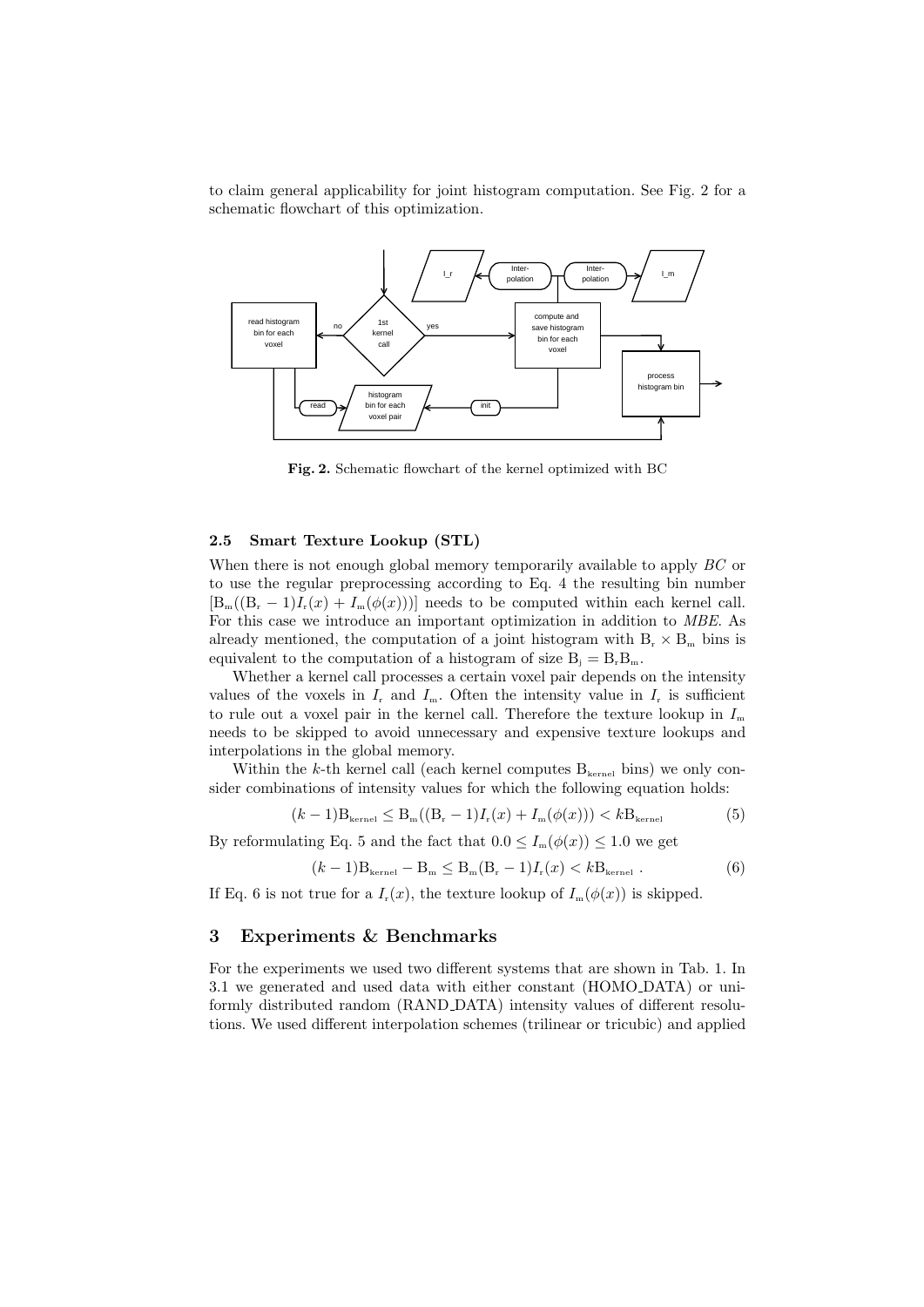an affine transformation to the moving volume. We then compared the performance of (I): *MBE* & *BC* to *Method1* using a preprocessing step for Eq. 4 and (II): *MBE* & *STL* to *Method1* without the use of additional memory. Note that computation times depend on the number of warps as observed in [1]. Here, 6 warps were used for comparison (I) and 4 warps for comparison (II).

In 3.2 we employed standard optimization schemes to tackle the registration tasks shown in Tab. 2.

|  |  |  | Table 1. Test Systems |
|--|--|--|-----------------------|
|--|--|--|-----------------------|

|     | System A                             | System B                               |
|-----|--------------------------------------|----------------------------------------|
| CPU | $2$ Intel Xeon@3,2 GHz; 3 GB         | 2 Intel Xeon QuadCore $@2,5$ Ghz; 3 GB |
|     | $GPU$ NVIDIA GeForce 8800GTX; 768 MB | NVIDIA Tesla C1060; 4096 MB            |

**Table 2.** Registration tasks (REG), reference (R) and moving (M) images

| Task     | REG_BRAIN |                   | REG_LUNG128                                                                                  | REG_LUNG256                                                         |
|----------|-----------|-------------------|----------------------------------------------------------------------------------------------|---------------------------------------------------------------------|
|          |           |                   |                                                                                              |                                                                     |
|          |           | R_BRAIN   M_BRAIN | $R/M_LUNG128$                                                                                | $R/M$ <sub>LUNG256</sub>                                            |
|          |           |                   | Resolution $44 \times 512 \times 512$ $52 \times 256 \times 256$ $128 \times 128 \times 128$ | $256 \times 256 \times 256$                                         |
| Modality | CT        | MRI(T1)           | CT.                                                                                          | CT                                                                  |
| Remark   |           |                   |                                                                                              | from the Vanderbilt database lung in inspiration/expiration $(R/M)$ |

#### **3.1 NMI Computation Times**

We calculate NMI in three steps: joint histogram computation, normalization of the histogram  $(\sum_{i,j} J(i,j) = 1)$  and the actual computation of NMI by Eq. 2. For the computation of the marginal entropies  $H(X)$  and  $H(Y)$  an adapted implementation of NVIDIA's high efficient reduction algorithm [11] is employed. The normalization together with the computation of NMI takes 0.19/0.14 ms (on System  $A/B$  resp.) for a joint histogram with  $100 \times 100$  bins. Its cost is negligible compared to the joint histogram calculation.

Figure 3 illustrates the improvements achieved with the proposed optimizations for different bin numbers on the REG BRAIN dataset. Table 3 shows the average reduction in computation time.

In comparison (I) on System B, we observed a significant reduction in runtime of up to 35% for real images from the Vanderbilt database [12].

Experiments on REG DATA revealed that for bin ranges above 140*×*140 the optimized algorithm with *tricubic* interpolation is faster than the unoptimized algorithm with *trilinear* interpolation (if additional memory is available). This could allow for a more accurate registration by using higher order interpolation schemes *while* keeping computation times reasonable.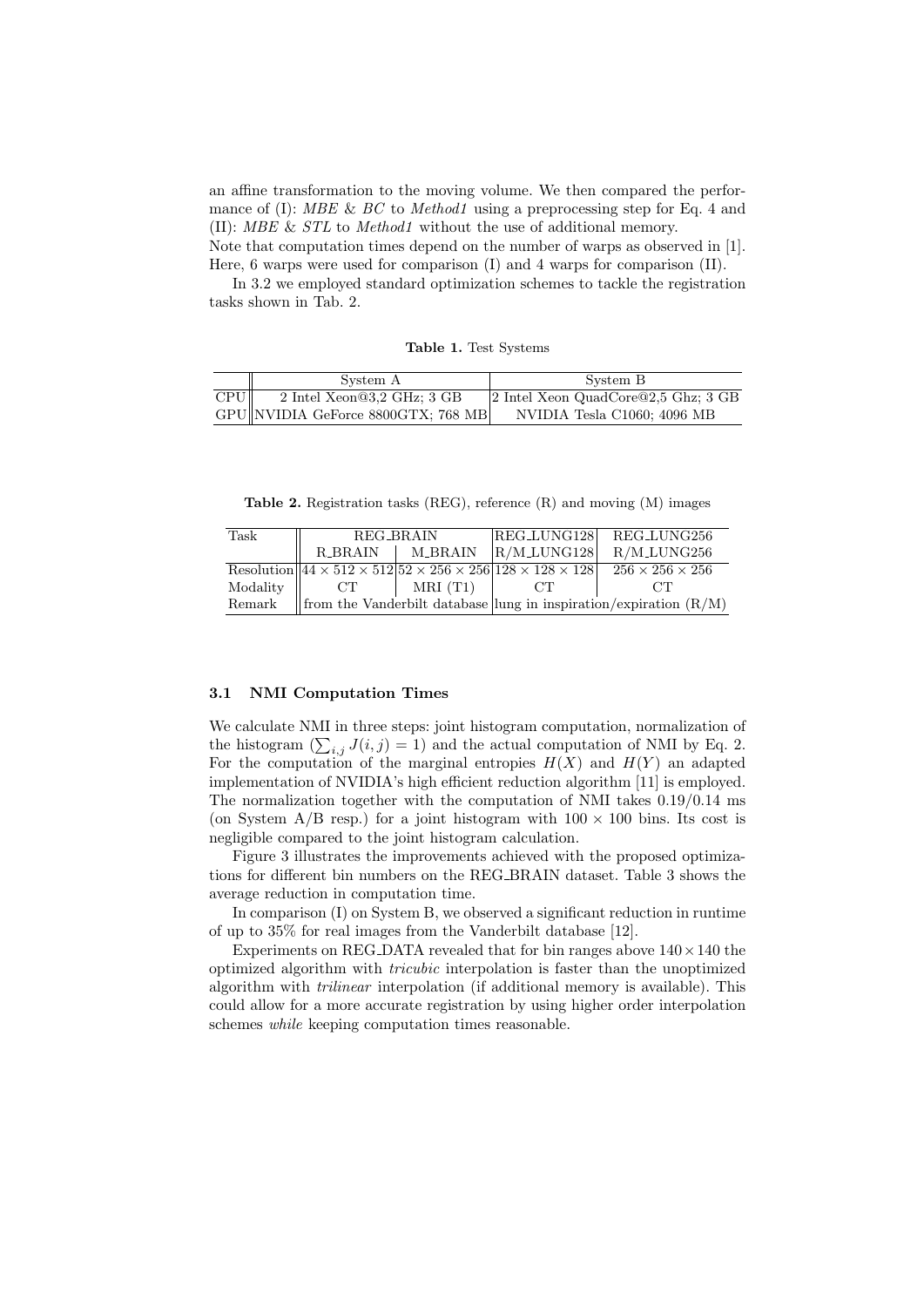With *MBE*, due to its higher computational complexity and more frequent global memory updates (to avoid overflows), no further improvements were observed by encoding more than two bins in the 27 less significant bits.



**Fig. 3.** NMI computation times on System B using different methods on dataset REG BRAIN without (left) and with (right) additional memory available.

| <b>Table 3.</b> Comparison of NMI computation times with optimized/unoptimized algo-          |  |
|-----------------------------------------------------------------------------------------------|--|
| rithms on RAND_DATA/HOMO_DATA and realistic REG_BRAIN datasets. Average                       |  |
| computation time reduction on System $A/B$ . Joint histogram size: bins $\times$ bins, Trans- |  |
| formation: affine-                                                                            |  |

|                                                                                                       | MBE & BC, $(I)$                                                             |                                          | MBE $&$ STL, $(II)$ |                                 |
|-------------------------------------------------------------------------------------------------------|-----------------------------------------------------------------------------|------------------------------------------|---------------------|---------------------------------|
|                                                                                                       |                                                                             | $(\text{trilinear})$ $(\text{tricubic})$ |                     | $(\text{trilinear})$ (tricubic) |
| side length of volumes: 256<br>bins: 10 to 250, RAND_DATA                                             | $\frac{1}{9}.2/24.4\%$ 15.4/28.5% 28.8/28.6% 40.9/41.9%                     |                                          |                     |                                 |
| side length of volumes: 16 to 256 19.8/21.7% 14.1/24.1% 35.1/32.8% 44.7/43.5%<br>bins: 100, RAND_DATA |                                                                             |                                          |                     |                                 |
| side length of volumes: $16$ to $256$<br>bins: 100, HOMO_DATA                                         | $10.9/13.6\%$ 10.7/19.6% 33.0/31.6% 53.0/52.1%                              |                                          |                     |                                 |
| REG <sub>-BRAIN</sub> datasets<br>bins: $10 \text{ to } 250$                                          | $\left 17.3/22.7\% \right 16.0/28.3\% \left 31.4/30.9\% \right 45.9/46.6\%$ |                                          |                     |                                 |

# **3.2 Applications to Rigid and Nonrigid Registration Tasks**

Now we demonstrate the impact of the presented results on practical registration tasks. In addition to similarity measures, we also implemented all the building blocks of two registration algorithms (rigid and nonrigid) with CUDA. Their performance was evaluated on System B.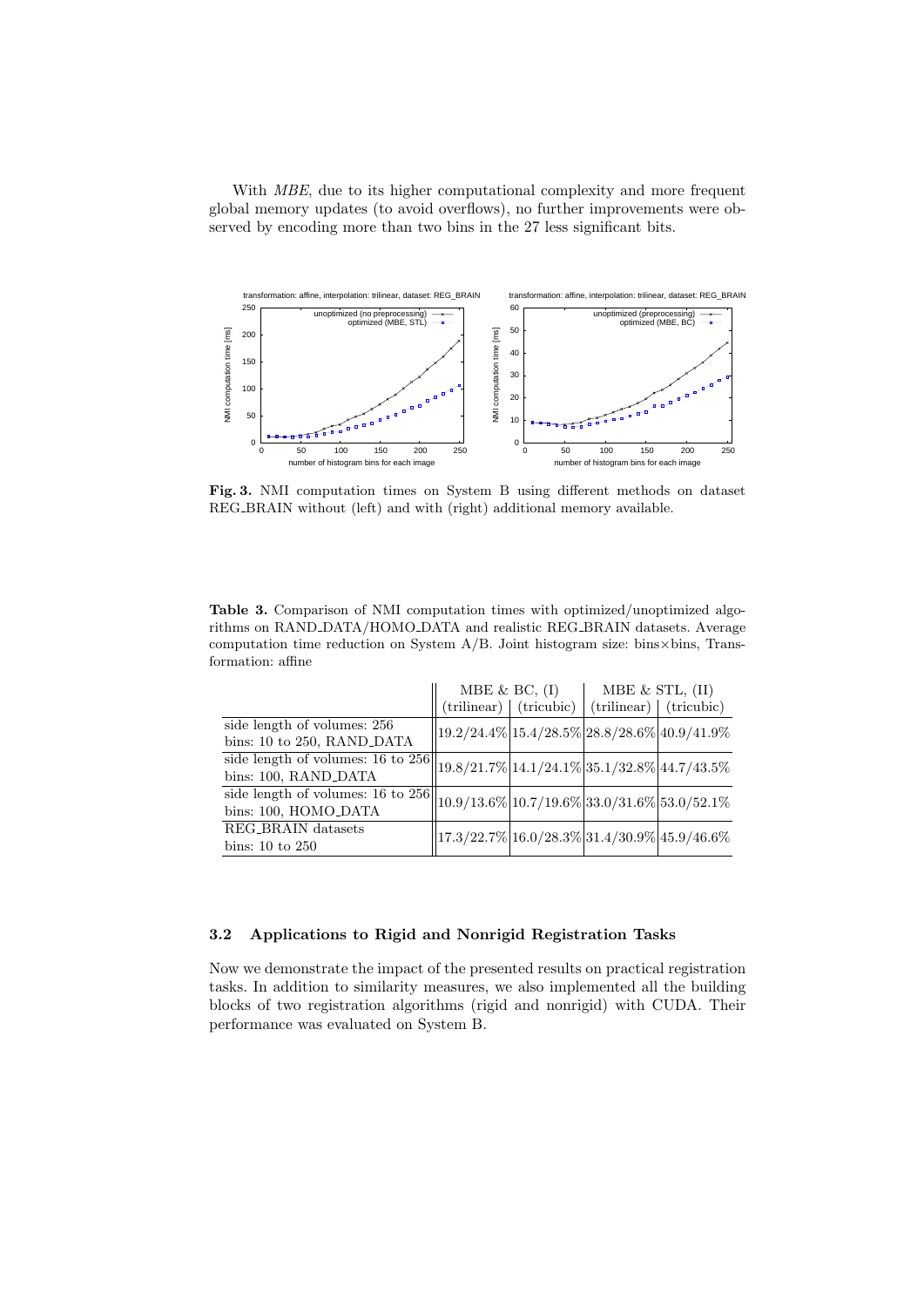For *rigid registration* tasks we employ NMI together with a simple Hill Climbing algorithm to register multimodal head scans.

The *nonrigid registration* method is based on an algorithm proposed in [13]. The registration process is driven by forces derived from MI. A fast recursive Gaussian filter is used as regularizer. This method is tested with two CT lung datasets in different breathing phases.

The registration results are shown in Fig. 4. Computation times are listed in Tab. 4. We achieved a very low registration time with *MBE* & *BC* compared to the CPU implementation. Even if optimizing with *STL* instead of *BC* performs notably slower for the rigid registration task, it is an important optimization when no spare memory is available. This effect is not as noticeable for the nonrigid registration task because of the significant cost of the filtering operations.

The CPU code is highly optimized and parallelized. The GPU code is optimized by applying basic techniques presented in [14] and using either *MBE* & *BC* or *MBE* & *STL* for the joint histogram computation  $(100 \times 100 \text{ bins})$ .



Fig. 4. REG\_BRAIN unregistered: a and registered (rigid): b; REG\_LUNG256 unregistered: c, e and registered (nonrigid): d, f

|                      | rigid                    |       | nonrigid                |        |  |
|----------------------|--------------------------|-------|-------------------------|--------|--|
|                      | <b>REG_BRAIN</b>         |       | REG_LUNG128 REG_LUNG256 |        |  |
|                      | (trilinear)   (tricubic) |       | $(\text{trilinear})$    |        |  |
| <b>CPU</b>           | $1.5\mathrm{s}$          | 15.9s | 9.3s                    | 127.4s |  |
| GPU (MBE & BC)       | 1.0s                     | 1.6s  | 2.8s                    | 23.1s  |  |
| $GPU$ (MBE $\&$ STL) | 1.6s                     | 3.2s  | 3.1s                    | 25.0s  |  |

**Table 4.** Rigid and nonrigid registration performance on System B